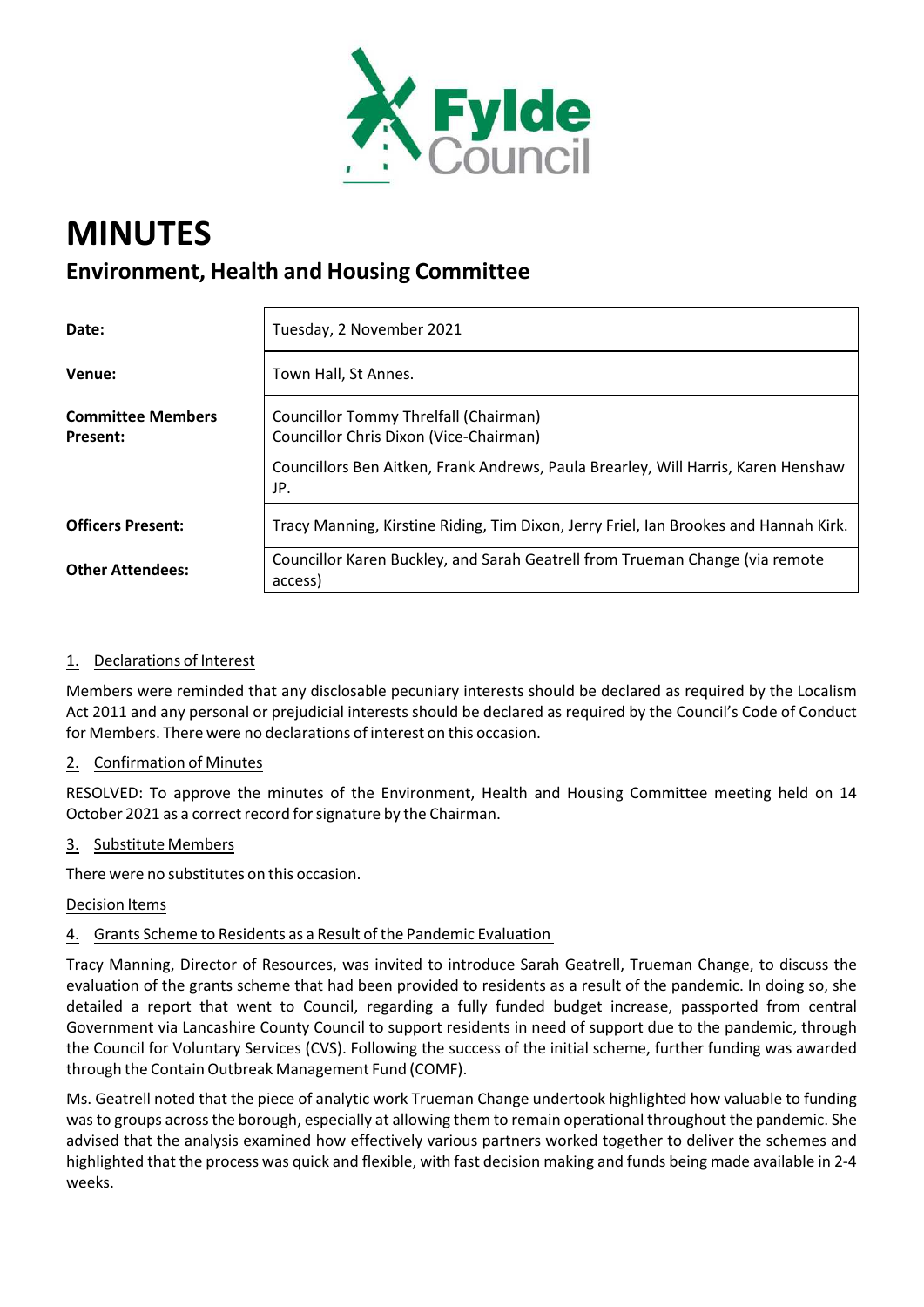Minutes – Environment, Health and Housing Committee – 2 November 2021

It was further advised that all the groups would apply for funding or recommend others to apply for similar funding streams. It was recommended that a further funding scheme be made available, in order to support longer sustainability with local groups and that the input of a social prescribing team would help to maximise the input.

At the conclusion of the report, the Chairman extended his thanks to the CVS.

It was RESOLVED:

- 1. To note the success of the community grants scheme and the allocation of a further sum of funding from the Contain Outbreak Management Fund, up to £20,000 which has been agreed by the Director of Resources, in consultation with the Chairman of the Environment, Health and Housing Committee, in accordance with the decision of the Committee made on 15 June 2021.
- 2. That thanks be passed to the Council for Voluntary Services for its partnership working with the council to deliver projects to support vulnerable residents as a result of the pandemic.

#### 5. Accommodation Project for Ex‐Offenders and Rough Sleepers

Kirstine Riding, Housing Services Manager, introduced a report advising the Committee of funding awarded under the Accommodation for Ex-Offenders scheme announced by MHCLG in 2021. In doing so, she advised that this was a new scheme, providing additional funding to local authorities to support ex‐offenders into Private Rented Sector Tenancies.

She informed members that from April 2020 to March 2021, 378 prisoners had been released within Blackpool, Fylde and Wyre. Of that number, 50 were released to the boroughs of Fylde and Wyre. Following this, it was reported that in conjunction with Wyre Council, Fylde Council had applied via the Ministry of Justice (MoJ) for MHCLG funding to support 50 service users. It was noted that the funding was approved, but at a lower level to support 20 service users across both authorities in 2021/22 and 2022/23, amounting to £68,345, split between the two authorities.

It was further advised that a procurement exercise would be undertaken, with those being selected to tender having experience in supporting ex-offenders. It was noted that a priority was to ensure support was available throughout the process.

Following questions, Jerry Friel, Senior Housing Officer, advised that the project would be piloted for a year, with feedback meetings to take place on a quarterly basis. It was confirmed that a feedback report would be brought back to the committee for consideration in 2022.

It was RESOLVED to:

- 1. Note the contents of the report and funding awarded under the 2021 Accommodation for Ex‐ Offenders scheme and the proposal to combine this funding with the Rough Sleeper Initiative funding 2021 to run Fylde Rough Sleepers and Ex‐Offenders Accommodation project.
- 2. Recommend to the Finance and Democracy Committee the approval of a fully funded revenue budget increase in 2021/22 for the total sum of £34,172 to be fully funded by MHCLG Ex‐Offenders Accommodation grant within the current Rough Sleeper Initiative scheme.
- 3. Appoint an external agency to work with Fylde Council Homelessness and Housing Advice service to support rough sleepers and ex-offenders into accommodation.

#### 6. Business Health Matters Funding

Tim Dixon, Tourism and Cultural Services Manager, was invited to introduce a report advising the Committee of funding awarded from the European Social Fund (ESF) to provide support to the Business Health Matters programme which is being rolled out across Lancashire.

In doing so, he advised that the scheme would be led by Active Lancashire and run until December 2023, with a focus on Workplace Health Champion training and health screenings. It was noted that this scheme was similar in practice to the weight management project, supporting a funded officer for a certain period of time. Mr. Dixon further advised that the officer would report to Ian Brookes, Sports Development Officer and that Fylde Council would provide 'in kind' match funding in the way of officertime, to support the delivery of the project.

It was RESOLVED to recommend to the Finance and Democracy approval of a fully funded revenue budget increase in the sum of £80,251 (split between the years 2021/22 £26,750, 2022/23 £26,750 and 2023/24 £26,751) to be met